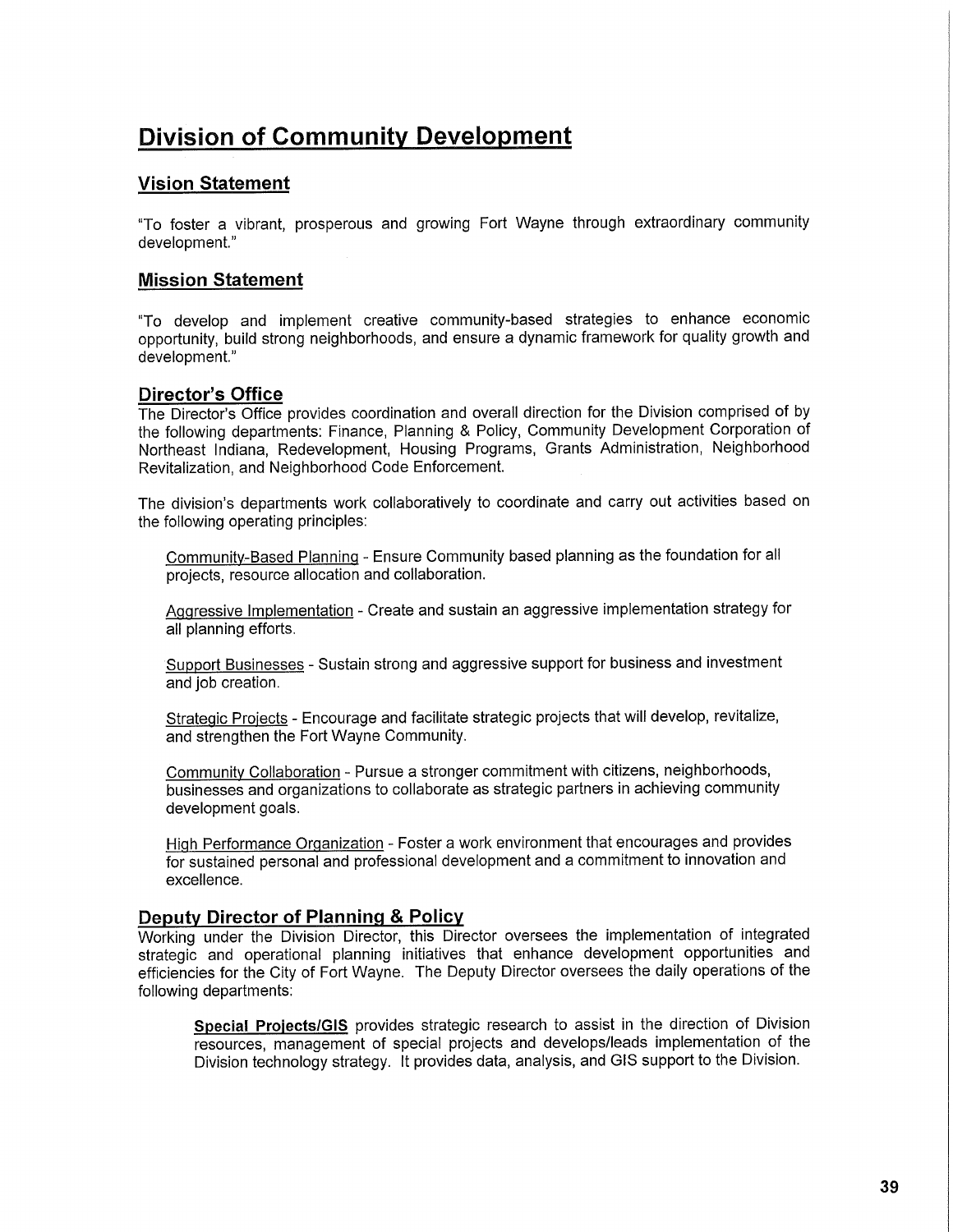**Strategic Planning** works to promote good stewardship of City resources through various land and planning studies, visioning initiatives, Comprehensive Plan updates, transportation studies and the promotion for orderly, fiscally sound expansion of the City through annexation.

**Historic Preservation,** a sub-area within this department, manages the historic and aesthetic resources of the community, working with property owners, city agencies and other groups to coordinate improvement efforts, provide technical assistance and cost-effective design solutions.

#### **Deputy Director of Development**

Working under the Division Director, this Director oversees the implementation of an aggressive development partnership between the public and private sectors. The Deputy Director oversees the following departments and provides direct liaison/support to the Fort Wayne/Allen County Economic Development Alliance and support for international trade:

**Community Development Corporation of Northeast Indiana (CDC)** is a citysponsored, 501 c (6) not-for-profit business development organization. Its primary

objective is to promote the growth and development of small commercial and industrial businesses in the Fort Wayne area and a nine-county area in northeast Indiana through creative business loan programs.

**Redevelopment** in conjunction with the Redevelopment Commission promotes and implements opportunity projects, acting as a catalyst to develop areas that have shown a cessation of growth and lack of development. This is done through techniques including real estate acquisition, site preparation and/or providing public infrastructure to the site. Financing resources generally used are Tax Incremental Financing (TIF) and Redevelopment General Obligation Bonds.

# **Deputy Director of Housing and Neighborhood Services**

Working under the Division Director, this Director oversees the implementation of initiatives to attract and support housing investment and reinvestment in the City to promote community development and expand access to desirable housing. The Deputy Director oversees the strategic investment of public funds in neighborhood revitalization-oriented projects and programs which leverage significantly higher levels of private investment through the following departments:

**HANDS** is a quasi-public not-for-profit Corporation of the city organized under chapter 246 of the Indiana Acts of 1921.

**Housing Programs** administers the City's Home Investment Partnerships Act (HOME) Program from the federal department of Housing and Urban Development (HUD).

**Grants Administration** administers the City's Community Development Block Grant (CDBG) and Emergency Shelter Grant (ESG) programs from the federal department of Housing and Urban Development (HUD).

**Neighborhood Revitalization** plans, coordinates and directs the City's neighborhood revitalization implementation program and ancillary projects.

#### **Director of Neighborhood Code Enforcement**

Working under the Division Director, this Director oversees the daily operations of Neighborhood Code Enforcement. NCE works towards the goal of ensuring maintenance standards are met on both commercial and residential properties by cleaning up blighted areas, securing vacant structures and eliminating unsafe structures, which enhances our citizen's property values and encourages investment and development in our community.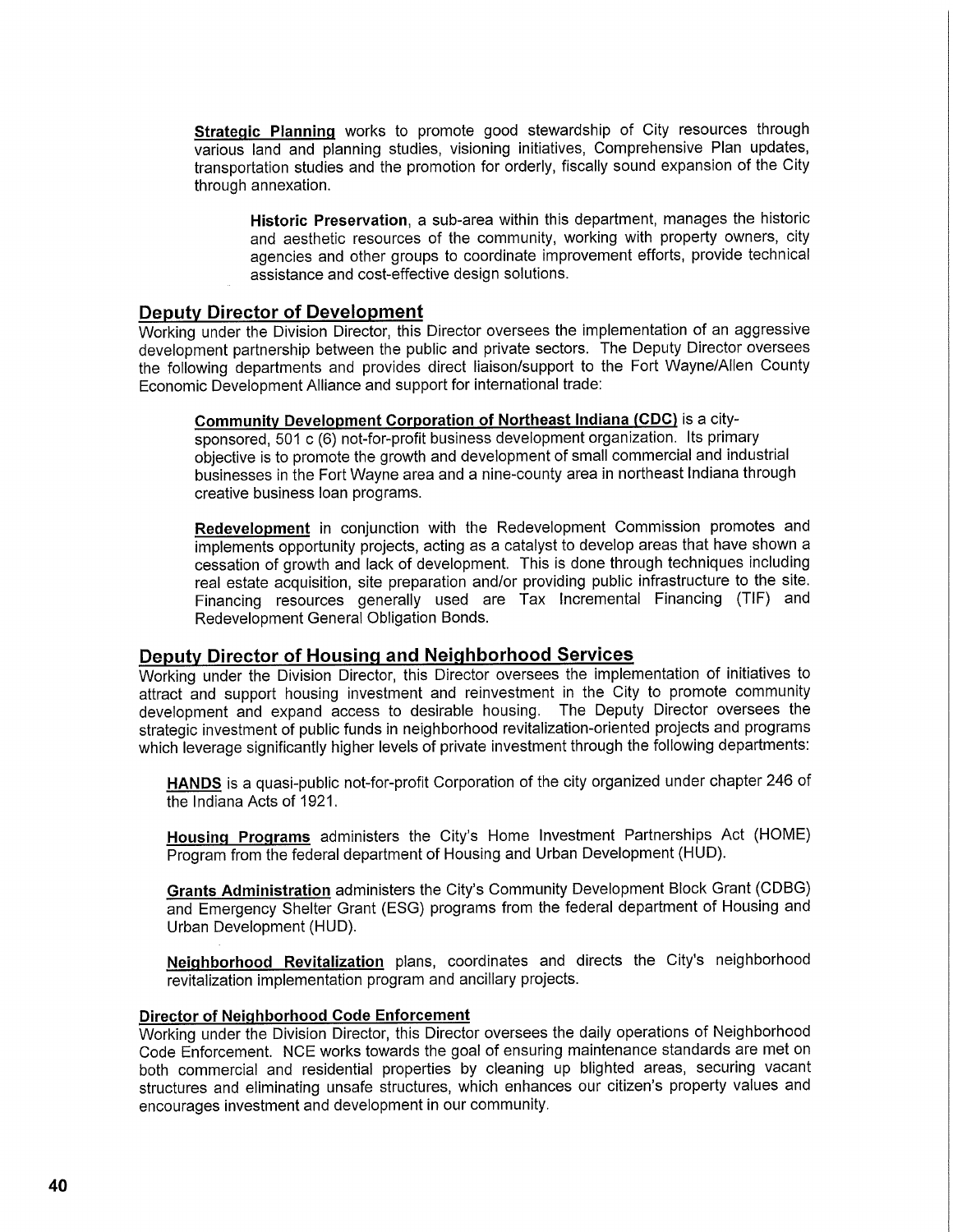$\sim 10^{-1}$ 

|                                     | 2012<br><b>ACTUAL</b> | <b>2013 ACTUAL</b><br><b>THRU</b><br>30-Jun-2013 | 2013 REVISED<br><b>BUDGET</b> | 2014<br><b>SUBMITTED</b> | \$ INCREASE<br>(DECREASE)<br><b>FROM 2013</b><br><b>REVISED</b> | <b>% CHANGE</b><br><b>FROM 2013</b><br><b>REV TO 2014</b> |
|-------------------------------------|-----------------------|--------------------------------------------------|-------------------------------|--------------------------|-----------------------------------------------------------------|-----------------------------------------------------------|
| 5111 TOTAL WAGES                    | 2,400,288             |                                                  | 2,438,190                     | 2,452,690                | 14,500                                                          | 0.59%                                                     |
| 5131 PERF - EMPLOYERS SHARE         | 231,719               |                                                  | 236,631                       | 264,144                  | 27,513                                                          |                                                           |
| 5132 FICA                           | 173,822               |                                                  | 186,520                       | 187,629                  | 1,109                                                           |                                                           |
| 5134 LIFE MEDICAL & HEALTH INSURAN  | 554,600               |                                                  | 531,000                       | 519,200                  | (11,800)                                                        |                                                           |
| 5136 UNEMPLOYMENT COMPENSATION      | 2,466                 |                                                  | 2,439                         | 2,451                    | 12                                                              |                                                           |
| 5137 WORKERS COMP INSURANCE         | 10,651                |                                                  | 9,202                         | 7,769                    | (1, 433)                                                        |                                                           |
| 513A PERF - EMPLOYEES/PD BY CITY    | 69,515                |                                                  | 70,988                        | 70,753                   | (235)                                                           |                                                           |
| 513R RETIREES HEALTH INSURANCE      | 94,400                |                                                  | 106,200                       | 70,800                   | (35, 400)                                                       |                                                           |
| 5161_WAGE SETTLEMENT/SEVERANCE PAY  | 31                    |                                                  |                               |                          |                                                                 |                                                           |
| <b>Total 5100</b>                   | \$3,537,492           | \$1,736,130                                      | \$3,581,170                   | \$3,575,436              | (\$5,734)                                                       | $-0.16%$                                                  |
| 5213 COMPUTER SUPPLIES              | 89                    |                                                  |                               |                          |                                                                 |                                                           |
| 5214 SAFETY ITEMS/SUPPLIES          |                       |                                                  | 50                            | 100                      | 50                                                              |                                                           |
| 5219 OTHER OFFICE SUPPLIES          | 13,403                |                                                  | 18,600                        | 16,600                   | (2,000)                                                         |                                                           |
| 5220 OFFC FURNITURE/EQUIP           | 877                   |                                                  |                               |                          |                                                                 |                                                           |
| 5231 GASOLINE                       | 21,286                |                                                  | 21,236                        | 22,560                   | 1,324                                                           |                                                           |
| 5299 OTHER MATERIALS & SUPPLIES     | 2,012                 |                                                  | 3,300                         | 9,840                    | 6,540                                                           |                                                           |
| 529C BUNKER GEAR/UNIFORMS           | 7,883                 |                                                  | 8,400                         | 8,400                    |                                                                 |                                                           |
| <b>Total 5200</b>                   | \$45,549              | \$22,984                                         | \$51,586                      | \$57,500                 | \$5,914                                                         | 11.46%                                                    |
| 5314 CONSULTANT SERVICES            | 8,700                 |                                                  | 56,130                        | 35,000                   | (21, 130)                                                       |                                                           |
| 531J TECHNICAL SERVICES             | 1,402                 |                                                  |                               |                          |                                                                 |                                                           |
| 531K SEMINAR FEES                   | 3,564                 |                                                  | 5,550                         | 5,550                    |                                                                 |                                                           |
| 531S SOFTWARE TRAINING              |                       |                                                  | 1,500                         | 1,500                    |                                                                 |                                                           |
| 531Z DOCUMENT RECORDING FEES        | 32,677                |                                                  | 45,000                        | 45,000                   |                                                                 |                                                           |
| 5322 POSTAGE                        | 26,890                |                                                  | 26,000                        | 26,000                   |                                                                 |                                                           |
| 5324 TRAVEL EXPENSES                | 6,411                 |                                                  | 8,700                         | 8,700                    |                                                                 |                                                           |
| 5326 MILEAGE                        | 647                   |                                                  | 1,050                         | 1,050                    |                                                                 |                                                           |
| 532C CELL PHONE                     | 1,734                 |                                                  | 2,340                         | 2,460                    | 120                                                             |                                                           |
| 532V VERIZON AIR CARDS              | 9,287                 |                                                  | 8,292                         | 8,292                    |                                                                 |                                                           |
| 5331 PRINTING OTHER THAN OFFC SUPPL | 2,948                 |                                                  | 5,800                         | 5,800                    |                                                                 |                                                           |
| 5332 PUBLIC OF LEGAL NOTICES/ADVTER | 1,652                 |                                                  | 800                           | 800                      |                                                                 |                                                           |
| 5342 LIABILITY INSURANCE            | 18,836                |                                                  | 15,355                        | 71,938                   | 56,583                                                          |                                                           |
| 535N STORAGE COSTS                  | 2,040                 |                                                  | 2,800                         | 2,500                    | (300)                                                           |                                                           |
| 5363 CONTRACTED OTHER EQUIPMT REPAI | 7,277                 |                                                  | 5,000                         | 5,000                    |                                                                 |                                                           |
| 5369 CONTRACTED SERVICE             | 339,147               |                                                  | 403,000                       | 383,000                  | (20,000)                                                        |                                                           |
| 536N GARAGE CONTRACT - NONTARGET    | 3,775                 |                                                  | 2,087                         | 3,058                    | 971                                                             |                                                           |
| 536T GARAGE CONTRACT - TARGET       | 27,746                |                                                  | 20,976                        | 22,468                   | 1,492                                                           |                                                           |
| 5374 OTHER EQUIPMENT RENTAL         | 7,806                 |                                                  | 11,496                        | 8,600                    | (2,896)                                                         |                                                           |
| 5391 SUBSCRIPTIONS AND DUES         | 5,591                 |                                                  | 6,435                         | 6,210                    | (225)                                                           |                                                           |
| 5399 OTHER SERVICES AND CHARGES     | 11,198                |                                                  | 4,305                         | 700                      | (3,605)                                                         |                                                           |
| 539A OPERATING TRANSFER OUT         | 4                     |                                                  |                               |                          |                                                                 |                                                           |
| 539B MASTER LEASE                   | 36,221                |                                                  | 16,327                        | 18,890                   | 2,563                                                           |                                                           |